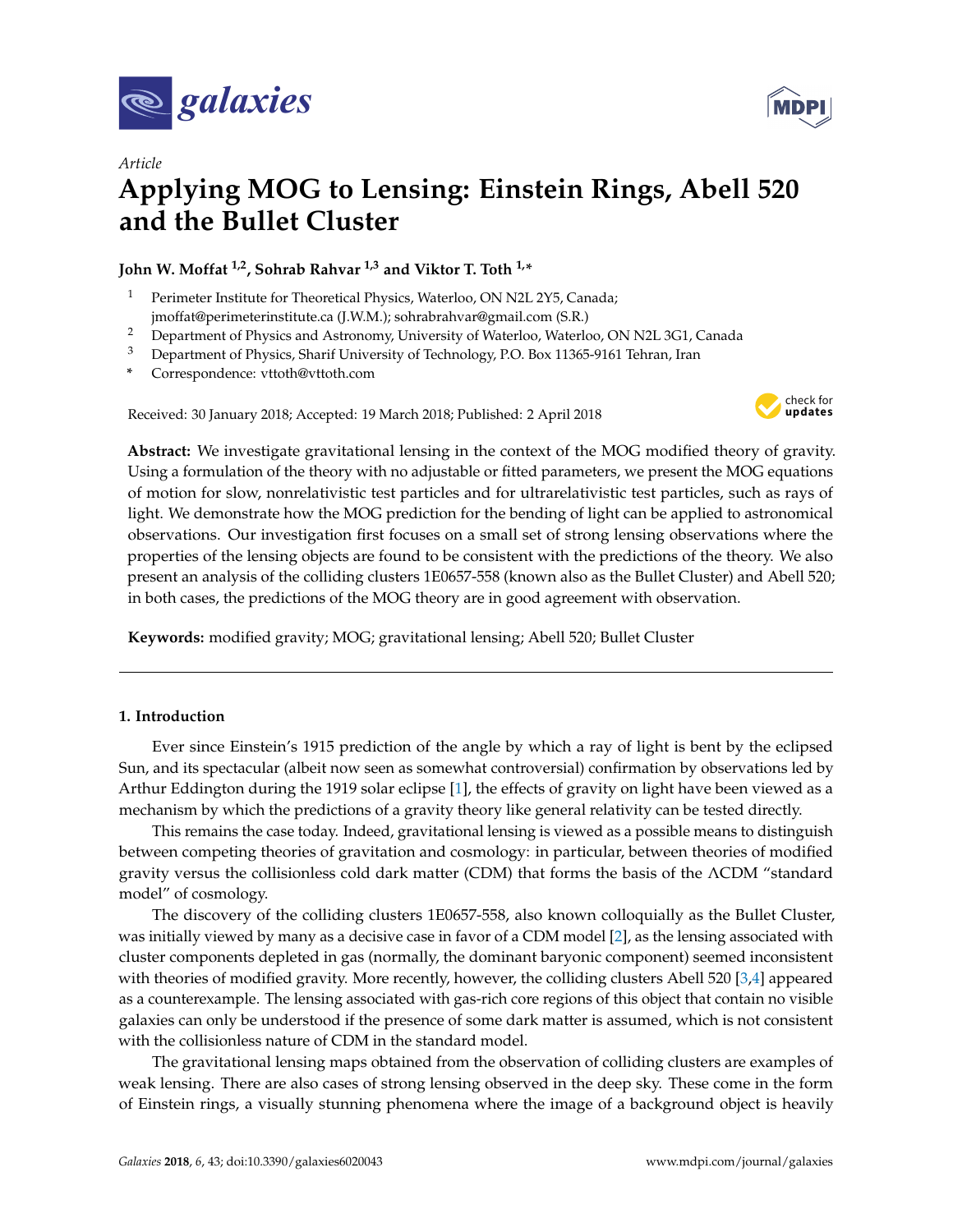distorted, forming a partial or full ring around a foreground object as a result of the latter's gravity. Measuring the angular size of the ring can be compared to the observed distances (obtained from redshifts) to the foreground and background objects, from which one can make deductions about the size of the lensing mass.

Our Modified Gravity (MOG) theory, also known as Scalar-Tensor-Vector Gravity (STVG) [\[5](#page-11-4)[,6\]](#page-11-5), is a classical theory of gravity based on a Lagrangian principle. Phenomenologically, the theory comprises metric gravity with a variable gravitational constant greater than Newton's, and a repulsive vector field of finite range that partially cancels out the attractive force. The gravitational constant and the mass of the vector field are themselves promoted to scalar fields. This theory is known to yield results that are consistent with precision solar system experiments. It was applied successfully to a sample of over 100 spiral galaxies, correctly modeling their detailed rotation curves without dark matter [\[7](#page-11-6)[,8\]](#page-12-0). Furthermore, the theory was also used for cosmological investigations, successfully modeling the acoustic power spectrum of the cosmic microwave background and the galaxy-galaxy power spectrum [\[6\]](#page-11-5).

The MOG theory was also used to model the weak gravitational lensing of the Bullet Cluster [\[9](#page-12-1)[,10\]](#page-12-2). The predictions of MOG were found to be consistent with observation, demonstrating that it is, in fact, possible for a modified gravity theory to yield agreement with the Bullet Cluster.

In this paper, we first present a condensed review of the MOG theory, focusing on the development of the weak field, low velocity equations motion on the one hand, and the equations governing ultrarelativistic particles on the other. This material is presented in Section [2.](#page-1-0) In Section [3,](#page-5-0) we apply the theory to a small set of strong lensing objects for which detailed observational data are available. In Section [4,](#page-7-0) we investigate the Bullet Cluster and Abell 520. This section contains our main result, demonstrating that the behavior of both clusters is consistent with the MOG theory. Finally, in Section [5](#page-11-7) we present our conclusions and outlook.

In this paper, we use the following conventions: the symbol  $\nabla_{\mu}$  is used to denote covariant differentiation with respect to the metric *g<sup>μν</sup>*, while the symbols *R*, Λ, and *g* represent the Ricci scalar, the cosmological constant, and the determinant of the metric tensor, respectively. We define the Ricci tensor as  $R_{\mu\nu}=\partial_\alpha\Gamma^\alpha_{\mu\nu}-\partial_\nu\Gamma^\alpha_{\mu\alpha}+\Gamma^\alpha_{\mu\nu}\Gamma^\beta_{\alpha\beta}-\Gamma^\alpha_{\mu\beta}\Gamma^\beta_{\alpha\nu}.$  Unless otherwise noted, we set the speed of light,  $c=1;$ we use the metric signature  $(+, -, -, -)$ .

# <span id="page-1-0"></span>**2. The MOG Theory**

In this section, we summarize the main results of MOG as they apply to the bending of light. The presentation here is a condensed version of that given by [\[11\]](#page-12-3).

#### <span id="page-1-1"></span>*2.1. Lagrangian Formulation*

Our modified gravity theory is based on postulating the existence of a massive vector field, *φµ*. The choice of a massive vector field is motivated by our desire to introduce a *repulsive* modification of the law of gravitation at short range. The vector field is coupled universally to matter. The theory, therefore, has three constants: in addition to the gravitational constant *G*, a further constant *µ* arises as a result of considering a vector field of non-zero mass, and controls the coupling range. The theory promotes *G* and  $\mu$  to scalar fields, hence they are allowed to run, resulting in the following action [\[5,](#page-11-4)[6\]](#page-11-5):

$$
S = S_G + S_\phi + S_S + S_M,\tag{1}
$$

where

$$
S_G = -\frac{1}{16\pi} \int \frac{1}{G} \left( R + 2\Lambda \right) \sqrt{-g} \, d^4x,\tag{2}
$$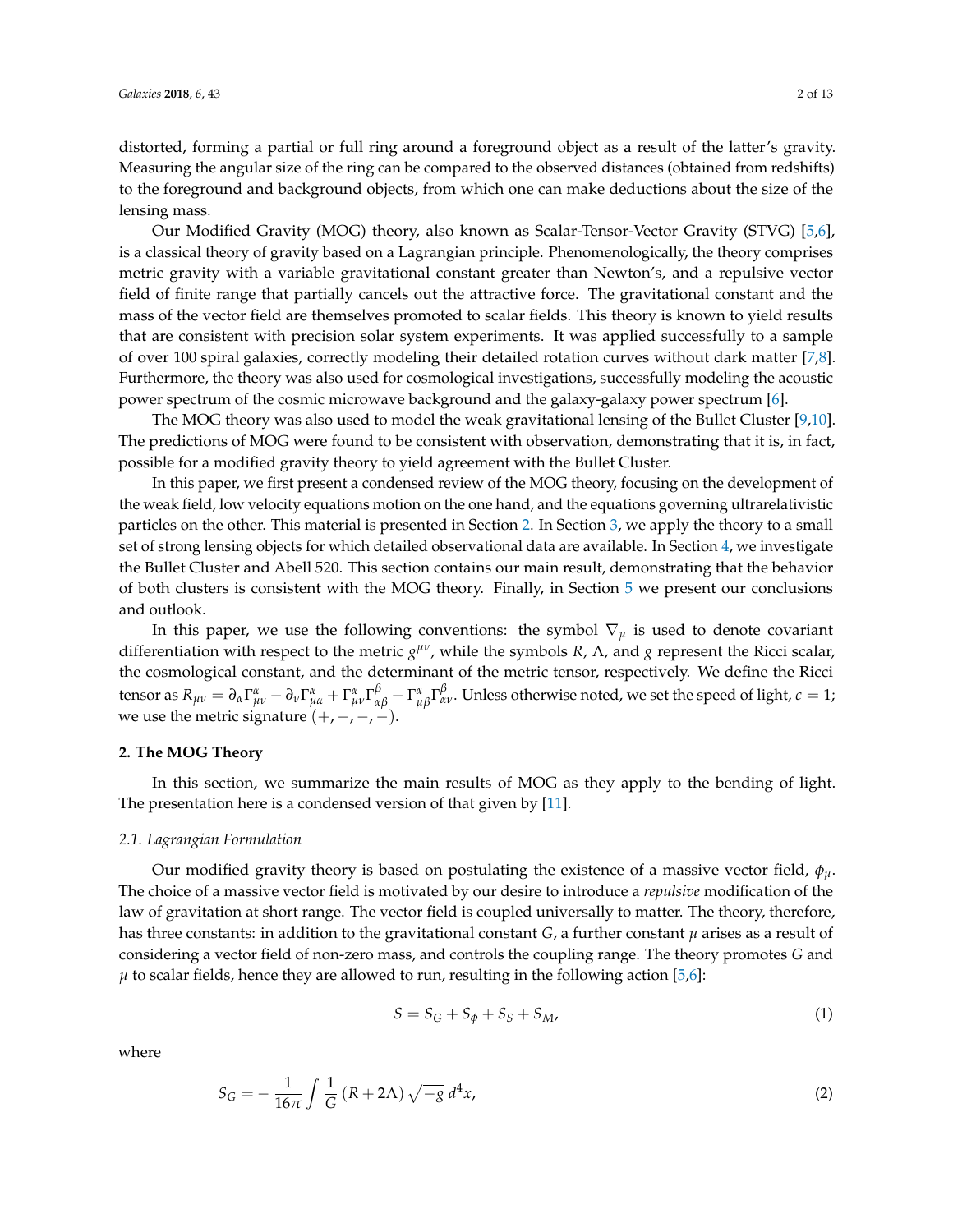*Galaxies* **2018**, *6*, 43 3 of 13

$$
S_{\phi} = -\int \left[ \frac{1}{4} B^{\mu \nu} B_{\mu \nu} - \frac{1}{2} \mu^2 \phi_{\mu} \phi^{\mu} + V_{\phi}(\phi) \right] \sqrt{-g} \, d^4 x,\tag{3}
$$

$$
S_S = -\int \frac{1}{G} \left[ \frac{1}{2} g^{\mu \nu} \left( \frac{\nabla_{\mu} G \nabla_{\nu} G}{G^2} + \frac{\nabla_{\mu} \mu \nabla_{\nu} \mu}{\mu^2} \right) + \frac{V_G(G)}{G^2} + \frac{V_{\mu}(\mu)}{\mu^2} \right] \sqrt{-g} \, d^4 x,\tag{4}
$$

where  $S_M$  is the "matter" action,  $B_{\mu\nu} = \partial_\mu \phi_\nu - \partial_\nu \phi_\mu$ , while  $V_\phi(\phi)$ ,  $V_G(G)$  and  $V_\mu(\mu)$  denote the self-interaction potentials associated with the vector field and the two scalar fields.

In the case of a spherically symmetric field in vacuum around a compact (point) source, we were able to derive an exact numerical solution [\[6\]](#page-11-5). We found that the scalar fields *G* and *µ* remain constant except in the immediate vicinity of the source. The spatial part of the vector field *φ<sup>µ</sup>* is zero, while its *t*-component obeys a simple exponential relationship. Meanwhile, the metric is approximately the Reissner-Nordström metric of a source with a fifth-force charge.

Specifically, given a spherically symmetric, static metric in the standard form

$$
d\tau^2 = Bdt^2 - Adr^2 - r^2(d\theta^2 + \sin^2\theta d\phi^2),
$$
\n(5)

we found [\[5](#page-11-4)[,6\]](#page-11-5) that, for a source mass *M*, the field equations yield a solution similar to the Reissner-Nordström metric of a charged black hole, the charge in this case being the fifth-force charge associated with the source mass:

$$
A \simeq B^{-1},\tag{6}
$$

$$
B \simeq 1 - \frac{2G_0 M}{r} + \frac{G_0 Q_5^2}{r^2},\tag{7}
$$

$$
G \simeq G_0 = G_N + (G_\infty - G_N) \frac{M}{(\sqrt{M} + E)^2},\tag{8}
$$

$$
\mu \simeq \mu_0 = \frac{D}{\sqrt{M}},\tag{9}
$$

$$
\phi_t \simeq -Q_5 \frac{e^{-\mu r}}{r},\tag{10}
$$

where  $G_N$  is Newton's constant of gravitation,  $Q_5 = \kappa M$  is the fifth force charge associated with the source mass *M*, while  $G_{\infty}$ , *D* and *E* are constants of integration. Further, a comprehensive fit to a variety of astronomical and cosmological data sets (including galaxy rotation curves, the large-scale distribution of matter, and peaks of the microwave background angular power spectrum) yielded the following approximate values [\[6\]](#page-11-5):

<span id="page-2-0"></span>
$$
\kappa = \sqrt{G_N},\tag{11}
$$

$$
D \simeq 6250 \ M_{\odot}^{1/2} \text{kpc}^{-1},\tag{12}
$$

$$
E \simeq 25,000 \ M_{\odot}^{1/2},\tag{13}
$$

$$
G_{\infty} \simeq 20 G_N. \tag{14}
$$

When *r* is large (that is, large relative to the Schwarzschild-radius  $r_S = 2G_0M$  for a source mass *M*), the metric coefficients become

$$
A \simeq B^{-1},\tag{15}
$$

$$
B \simeq 1 - \frac{2G_0 M}{r}.\tag{16}
$$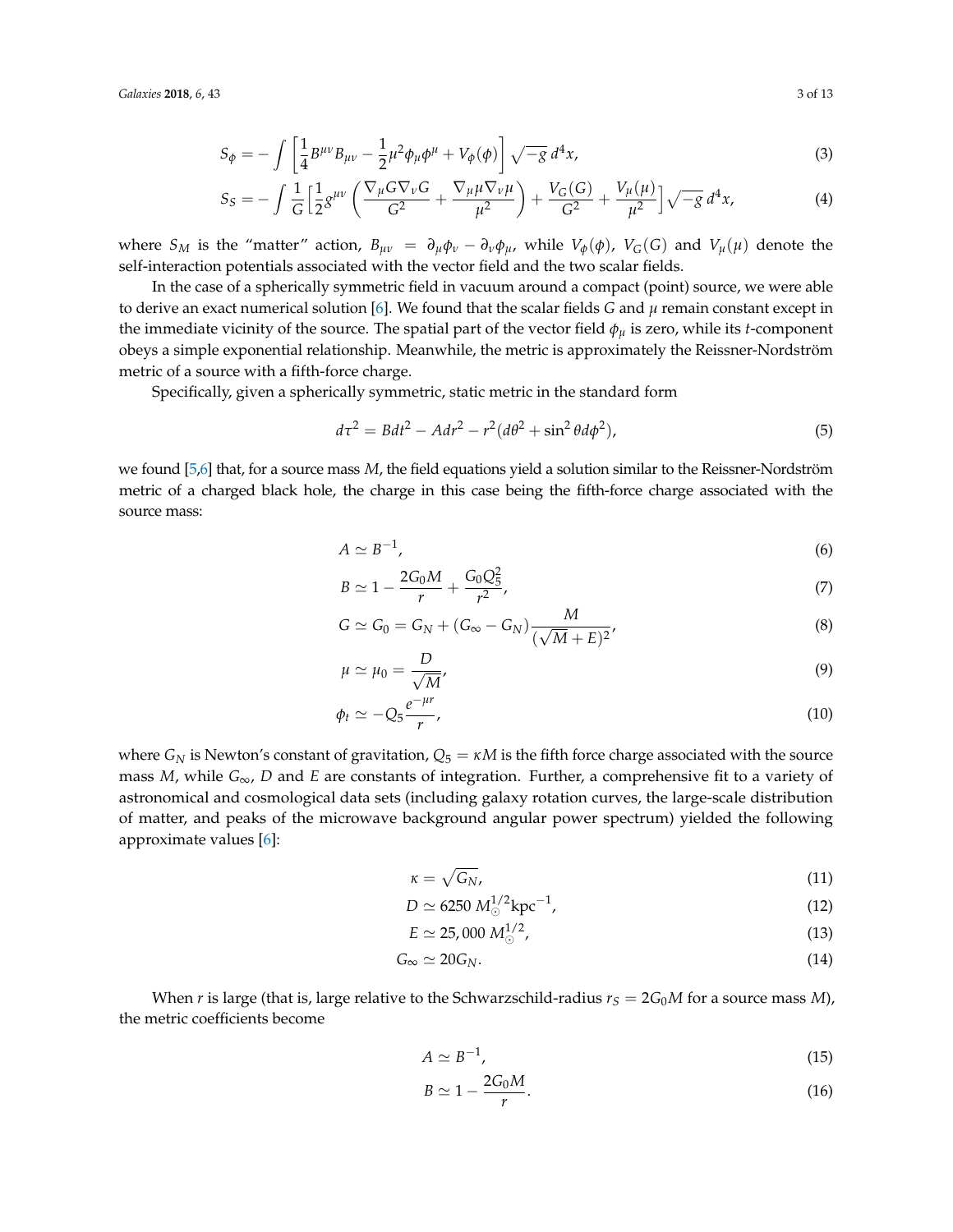This is a standard result of MOG which is obtained from the MOG field equations, solved in the presence of appropriately chosen, physically motivated initial conditions [\[6\]](#page-11-5).

## *2.2. Motion in a Spherically Symmetric Field*

To develop an equation of motion for a point particle and use it to derive a formula for light bending, we follow the approach presented by [\[12\]](#page-12-4). In particular, treating the photon as an ultrarelativistic point particle allows us to avoid postulating an action for the electromagnetic field that works in conjunction with the MOG gravitational action; this topic is the subject of on-going research.

We begin with the point particle action in MOG, which is written in the form

<span id="page-3-1"></span>
$$
S_{\text{TP}} = -\int (m + \alpha q_5 \phi_\mu u^\mu) d\tau
$$
  
= 
$$
-\int (m \sqrt{g_{\alpha\beta} u^\alpha u^\beta} + \alpha q_5 \phi_\mu u^\mu) d\tau,
$$
 (17)

where *m* is the point particle mass,  $q_5$  is its fifth force charge, and  $u^{\alpha} = dx^{\alpha}/d\tau$  is its four-velocity. The dimensionless coefficient *α* is given by

<span id="page-3-5"></span>
$$
\alpha = \frac{G_0 - G_N}{G_N} = \left(\frac{G_\infty}{G_N} - 1\right) \frac{M}{(\sqrt{M} + E)^2}.\tag{18}
$$

The fifth force charge is assumed to be proportional to *m*, such that  $q_5 = \kappa m$ . Using the variational principle, we obtain the equations of motion in the form

$$
m\left(\frac{du^{\nu}}{d\tau}+\Gamma^{\nu}_{\alpha\beta}u^{\alpha}u^{\beta}\right)=\alpha q_{5}u^{\beta}g^{\nu\alpha}B_{\alpha\beta}.
$$
\n(19)

Integration yields

<span id="page-3-4"></span>
$$
r^2 \frac{d\phi}{d\tau} = J,\tag{20}
$$

and

<span id="page-3-0"></span>
$$
A\left(\frac{dr}{d\tau}\right)^2 + \frac{J^2}{r^2} - \frac{(1 - \alpha\kappa\phi_t)^2}{B} = -\mathcal{E},\tag{21}
$$

where  $\mathcal E$  is another constant of integration.

From [\(21\)](#page-3-0), taking the large-*r* limit, we get

$$
\mathcal{E} = 1 - v^2,\tag{22}
$$

where  $v = dr/d\tau \simeq dr/dt$  is the velocity of the particle at infinity. For ultrarelativistic particles,  $\mathcal{E} \to 0$ . For a non-relativistic particle*,*  $v^2 \ll 1$ . Further, in the weak field limit,  $1 - 2 G M / r \simeq 1$ , which leads to

<span id="page-3-2"></span>
$$
\frac{d^2r}{dt^2} - \frac{J^2}{r^3} = \alpha \kappa \phi'_t - \frac{GM}{r^2}.
$$
 (23)

This equation of motion is a direct consequence of the solution of the field equations presented in Section [2.1,](#page-1-1) used in combination with the postulated test particle action [\(17\)](#page-3-1).

The nonrelativistic equation of motion [\(23\)](#page-3-2) can be further simplified when only radial motion is considered, such that *:* 

<span id="page-3-3"></span>
$$
\ddot{r} = -[1 + \alpha - \alpha(1 + \mu r)e^{-\mu r}] \frac{G_N M}{r^2}.
$$
 (24)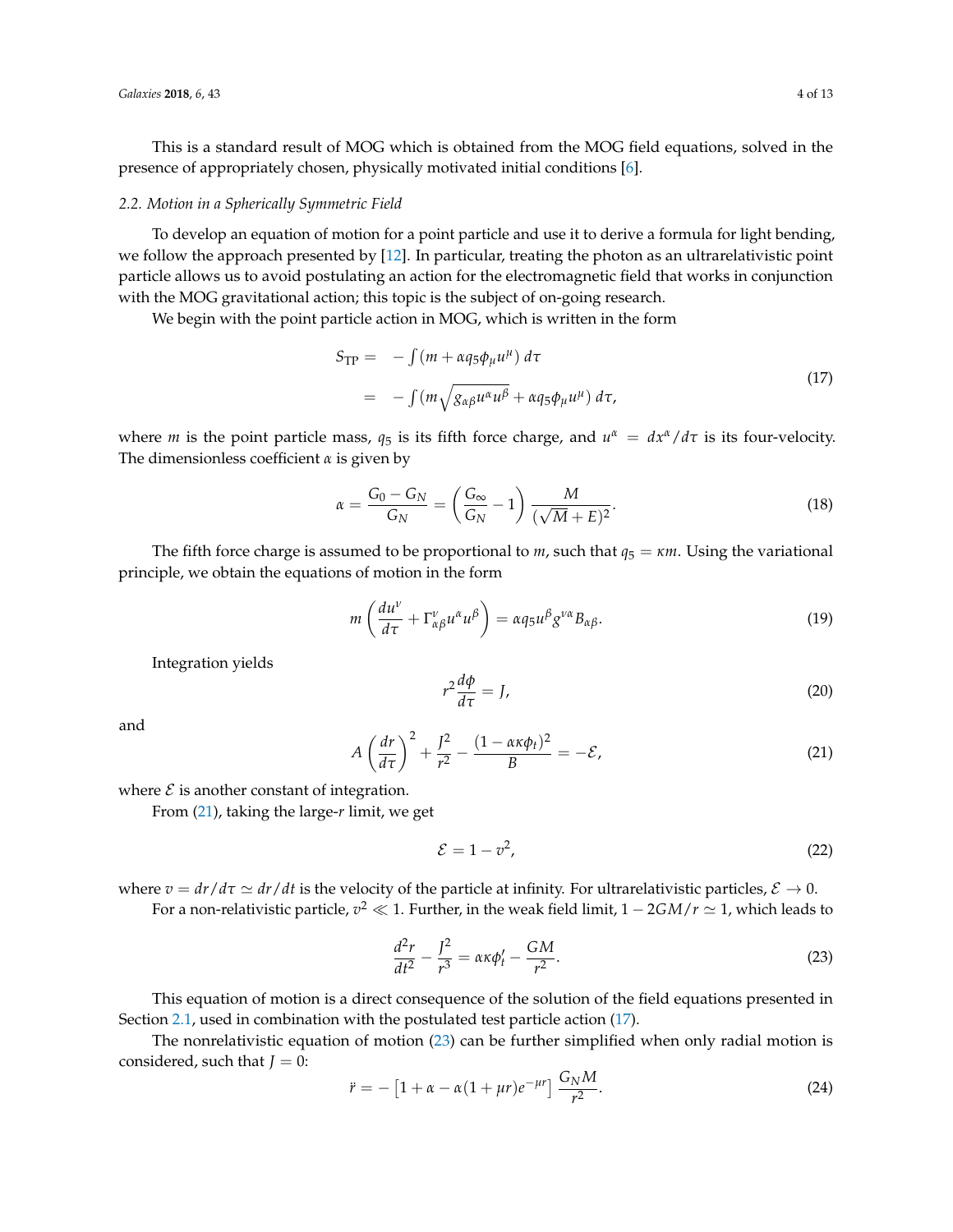This equation formed the basis of much of our investigation to date, including our successful modeling of the detailed rotation curves of spiral galaxies [\[7](#page-11-6)[,8\]](#page-12-0).

#### *2.3. Flat Rotation Curves and Velocity Dispersion*

MOG yields a regime of rotation curves significantly flatter than the Keplerian values in the spherically symmetric field of a point source at distances of  $r\sim \mu^{-1}.$  This effect arises as the weakening of the gravitational field with increasing radial distance is partially canceled out by the exponential vanishing of the repulsive Yukawa component. The rotational velocity  $v$  for a circular orbit can be calculated using basic kinematics:  $v^2/r = −\ddot{r}$ , where  $\ddot{r}$  is the radial acceleration given by Equation [\(24\)](#page-3-3). Thus we have

$$
v = \sqrt{\left[1 + \alpha - \alpha(1 + \mu r)e^{-\mu r}\right] \frac{G_N M}{r}}.
$$
\n(25)

At  $r = \mu^{-1}$ , we obtain

$$
v = \sqrt{[1 + \alpha(1 - 2e^{-1})]G_N M \mu}.
$$
\n(26)

From Equation [\(9\)](#page-2-0), we have  $\mu = D/$ *M* and we get

$$
v = \sqrt{[1 + \alpha(1 - 2e^{-1})]DG_N} \sqrt[4]{M},
$$
\n(27)

in agreement with the observationally established Tully-Fisher relation [\[13\]](#page-12-5), *v* <sup>4</sup> <sup>∝</sup><sup>∼</sup> *<sup>M</sup>*.

We expect the line-of-sight velocity dispersion  $\sigma_{\parallel}$  of an observed galaxy to be proportional to its typical rotational velocity. This justifies the use of the empirical Faber-Jackson relation [\[14\]](#page-12-6) for elliptical galaxies, which can be written as [\[15\]](#page-12-7):

<span id="page-4-0"></span>
$$
\sigma_{\parallel} \simeq 150 \left(\frac{L}{10^{10} L_{\odot}}\right)^{1/4} \text{ km/s},\tag{28}
$$

where  $L \propto M$  is the luminosity of the galaxy.

If Equation [\(28\)](#page-4-0) represents the typical velocity dispersion of a spherically symmetric elliptical galaxy, it can also be viewed as the typical velocity dispersion of a randomly oriented disk galaxy. For a disk rt can also be viewed as the typical velocity dispersion of a randomly oriented disk galaxy. For a disk<br>galaxy that is viewed edge-on, the velocity dispersion will be  $\sqrt{3/2}$  times this value. This also represents a limiting case: the observed line-of-sight velocity dispersion cannot be larger for a virialized galaxy that is not disturbed by external (e.g., tidal) gravitational forces or non-gravitational interactions.

## *2.4. The Bending of Light*

To calculate light bending, we return to the exact result in Equation [\(21\)](#page-3-0). We eliminate *dτ* using Equation [\(20\)](#page-3-4):

$$
\frac{A}{r^4} \left(\frac{dr}{d\phi}\right)^2 + \frac{1}{r^2} = -\frac{\mathcal{E}}{J^2} + \frac{(1 - \alpha\kappa\phi_t)^2}{J^2B}.
$$
\n(29)

For an extreme astronomical lensing scenario, we consider lensing by a  $10^{12} M_{\odot}$  object with an impact parameter of only 10 kpc. In this case, *ακφ<sup>t</sup>* ' −8 × 10−<sup>5</sup> , which is negligible. (For comparison, for starlight grazing the Sun,  $\alpha \kappa \phi_t \simeq -6.4 \times 10^{-14}$ .) This justifies taking, in the weak field limit,  $1 - \alpha \kappa \phi_t \simeq 1$  for an ultrarelativistic particle.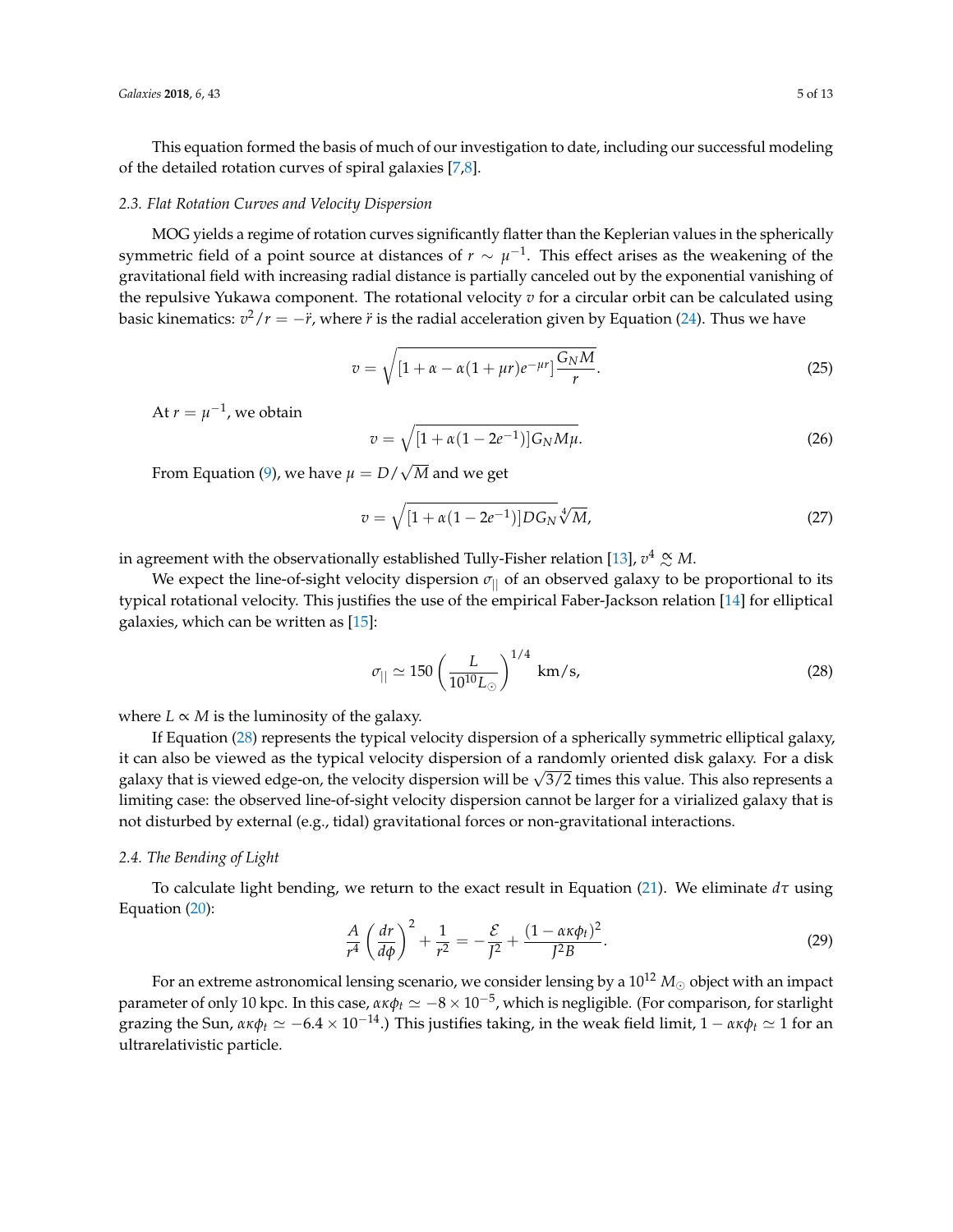Solving for  $\Delta\phi_{\gamma} = 2|\phi - \phi_{\infty}| - \pi$  for photons in the weak field limit, we get

$$
\Delta \phi_{\gamma} = 2 \left| \int_{r_0}^{\infty} \frac{1}{r} \left[ \frac{r^2}{r_0^2} \frac{B(r_0)}{AB} - \frac{1}{A} \right]^{-1/2} dr \right| - \pi.
$$
 (30)

This formula is formally identical to the light bending formula in the weak field limit of general relativity, with one notable difference: instead of  $G = G_N$ , we are using  $G = G_0 = (1 + \alpha)G_N$  in the Schwarzschild coefficients *A* and *B*. From this formula, the approximate deflection can be calculated as [\[5,](#page-11-4)[11,](#page-12-3)[12\]](#page-12-4):

$$
\Delta \phi_{\gamma} = \frac{4GM}{r_0} = \frac{4(1+\alpha)G_N M}{r_0}.
$$
\n(31)

Thus, the bending of light under MOG is equal to the bending of light under general relativity using an effective (lensing) mass

<span id="page-5-2"></span>
$$
M_L = (1 + \alpha)M. \tag{32}
$$

As *α* is given as a function of *M*, this equation can be solved for *M*. Specifically:

<span id="page-5-1"></span>
$$
M_L = \left(1 + \frac{G_{\infty} - G_N}{G_N} \frac{M}{(\sqrt{M} + E)^2}\right) M. \tag{33}
$$

When no dark matter is present,  $M = M_b$ , where  $M_b$  is the baryonic mass. Using the value of  $M_L$ determined from lensing observations, Equation [\(33\)](#page-5-1) can be used to solve for *M<sup>b</sup>* .

## <span id="page-5-0"></span>**3. Einstein Rings**

When light from a distant source is deflected by a massive object, an observer aligned with the distant source and the massive object may see a ring-like image of the distant source. Such images are often referred to as Einstein rings.

If the distances to the remote source and to the massive object are known, the apparent size of the Einstein ring provides a direct means to estimate the effective gravitational mass of the massive object. In the case of the dark matter model, this effective gravitational mass is the sum of the masses of baryonic matter and exotic dark matter. In the case of a modified gravity such as MOG, in the absence of exotic dark matter, the effective gravitational (lensing) mass is the mass of baryonic matter, enhanced by modified gravity effects.

Specifically, the apparent radius  $\theta_F$  of an Einstein ring is given by, in radians [\[16\]](#page-12-8):

<span id="page-5-3"></span>
$$
\theta_E = \sqrt{\frac{4G_N M_L}{c^2} \frac{d_{LS}}{d_L d_S}},\tag{34}
$$

where *dL*, *dS*, and *dLS* are the angular diameter distances (related to the comoving distance *ξ* by  $d = \xi/(1+z)$  in the case of a flat,  $\Omega = 1$  cosmology) to the lensing object, the source, and between the lensing object and the source, respectively. For the dark matter theory, the lensing mass is the sum of baryonic and dark matter masses:  $M_L = M = M_b + M_{DM}$ . For MOG, the lensing mass is given by Equation [\(32\)](#page-5-2), with  $M = M_b$ . Given  $\theta_E$ ,  $d_S$ ,  $d_L$ , and  $d_L$ s, Equations [\(33\)](#page-5-1) and [\(34\)](#page-5-3) allow us to solve for  $M_b$ .

Together, Equations [\(28\)](#page-4-0) and [\(33\)](#page-5-1) provide a testable relationship between the velocity dispersion  $\sigma_{\parallel}$  and the lensing mass  $M_L$ . The lensing mass can be estimated using Equation [\(34\)](#page-5-3) from Einstein ring observations, whereas the velocity dispersion of the lensing object can be observed directly.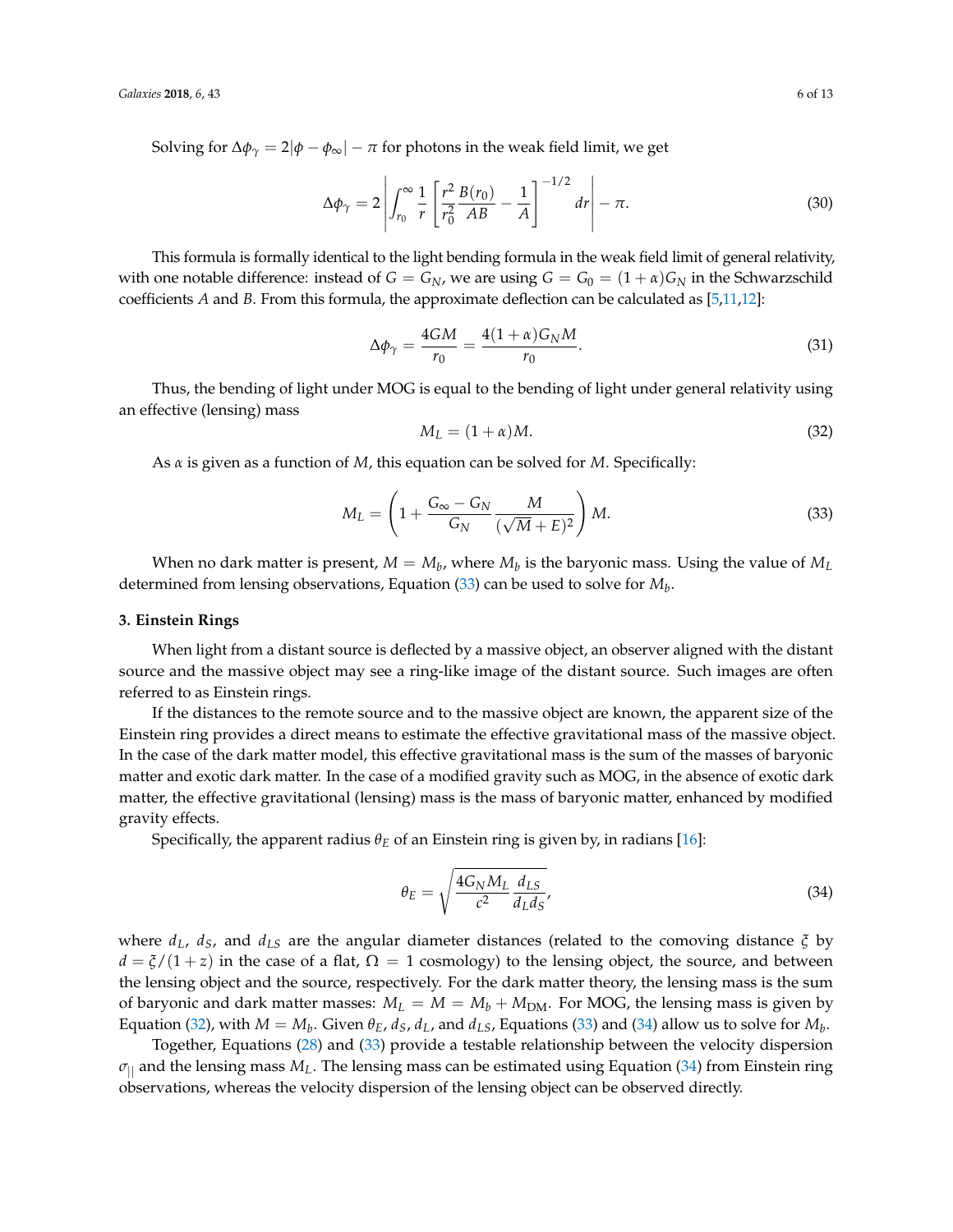## *3.1. Some Strong Lensing Candidates*

For a small set of lensing galaxies, observational data for both  $M_L$  and  $\sigma_{||}$  are available. Ref. [\[17\]](#page-12-9) studied 21 strong lensing candidates, for which they estimated *M<sup>L</sup>* from the size of the lensed images. The velocity dispersion of six of these galaxies has been measured [\[18](#page-12-10)[–23\]](#page-12-11). The lensing masses and velocity dispersions for these six objects are included in Table [1,](#page-6-0) and plotted in Figure [1.](#page-7-1)

It appears that these six lensing objects do not follow any clearly discernible trend. This is perhaps to be expected, given the difficulty of measuring the velocity dispersions of such very distant objects. On the other hand, none of the six lenses have velocity dispersions that would place them more than 1*σ* in the "forbidden region" (shaded area in Figure [1\)](#page-7-1), where the velocity dispersion would be excessive compared to the lensing mass.

| Lens                                                                                | $M_L$<br>$(10^{10} M_{\odot})$ | $L_V$<br>$(10^{10}L_{\odot})$         | $\sigma_{  }$<br>(km/s) | YMOG                   |  |  |
|-------------------------------------------------------------------------------------|--------------------------------|---------------------------------------|-------------------------|------------------------|--|--|
| Q0047                                                                               | $33.27^{+3.80}_{-3.03}$        | $2.30_{-0.47}^{+0.59}$                | $250(30)$ <sup>1</sup>  | $0.97^{+0.25}_{-0.20}$ |  |  |
| Q0142                                                                               | $45.81_{-5.50}^{+3.31}$        | $\mathrm{4.59_{-1.61}^{+2.32}}$       |                         | $0.65_{-0.22}^{+0.35}$ |  |  |
| MG0414                                                                              | $102.76^{+16.55}_{-19.04}$     | $3.54^{+2.01}_{-1.31}$                |                         | $1.74^{+1.02}_{-0.63}$ |  |  |
| B0712                                                                               | $16.13_{-2.04}^{+2.55}$        | $1.67^{+0.50}_{-0.40}$                |                         | $0.71^{+0.22}_{-0.17}$ |  |  |
| HS0818                                                                              | $36.88^{+3.69}_{-5.48}$        | $1.74_{-0.44}^{+0.57}$                |                         | $1.40^{+0.48}_{-0.34}$ |  |  |
| RXJ0911                                                                             | $73.04_{-1.36}^{+1.15}$        | $4.85^{+2.47}_{-1.69}$                |                         | $0.93^{+0.50}_{-0.31}$ |  |  |
| <b>BRI0952</b>                                                                      | $14.76^{+5.67}_{-5.87}$        | $1.79^{+0.57}_{-0.77}$<br>$-0.44$     |                         | $0.61_{-0.15}^{+0.20}$ |  |  |
| Q0957                                                                               | $151.29^{+5.67}_{-6.58}$       | $8.29_{-1.95}^{+2.51}$                | $288(9)$ <sup>2</sup>   | $1.06_{-0.25}^{+0.33}$ |  |  |
| LBQS1009                                                                            | $64.73_{-24.46}^{+11.97}$      | $3.09_{-1.20}^{+1.86}$                |                         | $1.31_{-0.50}^{+0.83}$ |  |  |
| <b>B1030</b>                                                                        | $55.09^{+2.11}_{-3.52}$        | $\phantom{0}4.61_{\,-1.58}^{\,+2.24}$ |                         | $0.76^{+0.39}_{-0.25}$ |  |  |
| <b>HE1104</b>                                                                       | $72.80_{-3.22}^{+3.68}$        | $4.11_{-1.29}^{+1.82}$                |                         | $1.09_{-0.33}^{+0.50}$ |  |  |
| <b>PG1115</b>                                                                       | $16.80_{-1.23}^{+1.31}$        | $1.52_{-0.62}^{+0.94}$                | $281(25)$ <sup>3</sup>  | $0.81^{+0.55}_{-0.31}$ |  |  |
| B1152                                                                               | $30.43^{+4.23}_{-5.86}$        | $3.02_{-0.72}^{+0.92}$                |                         | $0.68^{+0.22}_{-0.16}$ |  |  |
| <b>B1422</b>                                                                        | $5.72^{+0.39}_{-0.24}$         | $0.46^{+0.17}_{-0.13}$                |                         | $1.11^{+0.44}_{-0.31}$ |  |  |
| SBS1520                                                                             | $41.98^{+1.49}_{-1.82}$        | $4.37^{+2.64}_{-1.69}$                |                         | $0.63^{+0.40}_{-0.24}$ |  |  |
| <b>B1600</b>                                                                        | $16.38_{-1.67}^{+0.82}$        | $0.62^{+0.22}_{-0.16}$                |                         | $1.94^{+0.69}_{-0.50}$ |  |  |
| <b>B1608</b>                                                                        | $42.49^{+35.50}_{-26.52}$      | $11.5^{+3.40}_{-2.67}$                | $247(35)^4$             | $0.24_{-0.06}^{+0.07}$ |  |  |
| MG2016                                                                              | $52.05_{-5.13}^{+14.23}$       | $7.12^{+6.58}_{-3.75}$                | $304(27)$ <sup>5</sup>  | $0.47^{+0.52}_{-0.22}$ |  |  |
| B2045                                                                               | $173.07^{+21.02}_{-34.20}$     | $5.76^{+2.01}_{-1.50}$                |                         | $1.74^{+0.60}_{-0.45}$ |  |  |
| <b>HE2149</b>                                                                       | $26.82^{+2.07}_{-2.19}$        | $5.42_{-1.57}^{+2.12}$                |                         | $0.34_{-0.10}^{+0.14}$ |  |  |
| Q2237                                                                               | $2.76^{+0.85}_{-0.58}$         | $0.26_{-0.10}^{+0.14}$                | $215(30)^6$             | $1.08^{+0.61}_{-0.39}$ |  |  |
| $1$ [23] $\cdot$ 2 [22] $\cdot$ 3 [21] $\cdot$ 4 [20] $\cdot$ 5 [19] $\cdot$ 6 [18] |                                |                                       |                         |                        |  |  |

<span id="page-6-0"></span>**Table 1.** Data for 21 strong lensing objects. Lensing mass and stellar luminosity estimates are from [\[17\]](#page-12-9). The value of the baryonic mass-to-light ratio under MOG,  $Y_{MOG}$ , is predicted, as described in the text.

[\[23\]](#page-12-11); <sup>2</sup> [\[22\]](#page-12-12); <sup>3</sup> [\[21\]](#page-12-13); <sup>4</sup> [\[20\]](#page-12-14); <sup>5</sup> [\[19\]](#page-12-15); <sup>6</sup> [\[18\]](#page-12-10).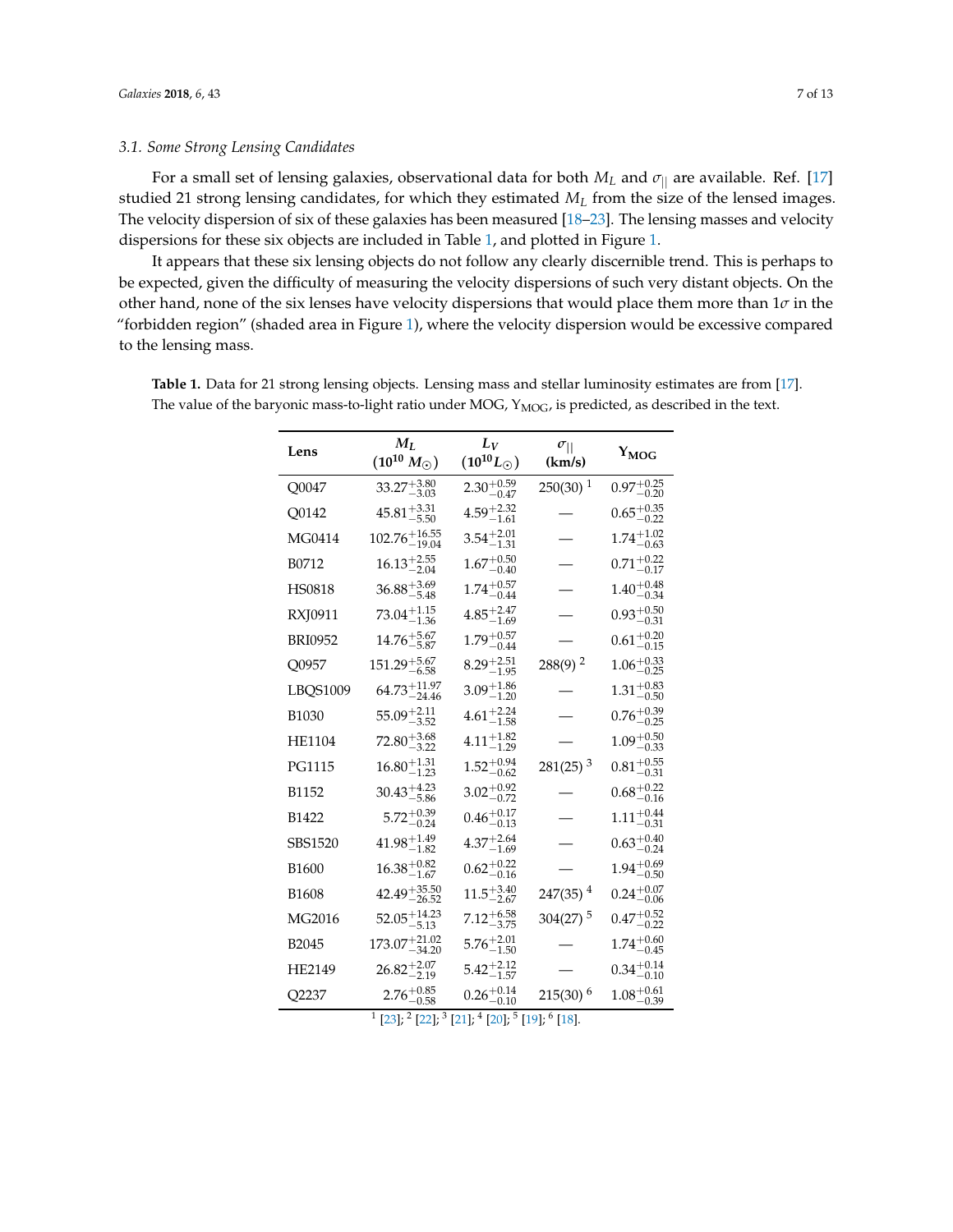<span id="page-7-1"></span>

**Figure 1.** The relationship between lensing masses and velocity dispersions. The six data points represent the six galaxies from Table [1](#page-6-0) for which velocity dispersion data are available. For these galaxies, the average mass-to-light ratio, computed from the lensing mass using MOG, is  $Y_{\text{avg}} = 0.77$ . The blue dashed line shows the Faber-Jackson relationship for this value. The lowest mass-to-light ratio in this sample of six galaxies is  $Y_{\text{min}} = 0.24$ . This case, calculated for an edge-on disk galaxy and indicated by the solid red line, represents a limiting case. No galaxy that is virialized and unaffected by external fields should be located in this region.

## *3.2. Predicting Mass-to-Light Ratios*

The luminosity of a distant galaxy can be obtained by optical observation. On the other hand, the mass of a distant galaxy usually cannot be measured: it must be inferred from the galaxy's observable properties using an applicable model of galaxy evolution. The predicted amount of baryonic matter in a galaxy, therefore, depends strongly on the choice of model and may vary significantly between models.

On the other hand, when a galaxy is a strong lensing object, its effective mass can be calculated as per our preceding discussion, by observing the size of the Einstein ring and using the redshifts of the lensing and lens objects as proxies for distance.

Under the MOG theory, the effective lensing mass is due entirely to the baryonic content of the galaxy and the variable gravitational constant that is associated with it; as such, the baryonic mass *M<sup>b</sup>* can be estimated using Equation [\(33\)](#page-5-1). Given the known luminosities *L* of the lensing objects, the ratio of  $Y_{\text{MOG}} = M_b/L$  can be then calculated. We present the predicted baryonic mass-to-light ratios for all 21 lensing objects listed in Table [1.](#page-6-0) The average for the 21 listed galaxies if  $Y_{avg} = 0.96$ . In comparison, the baryonic mass-to-light ratio in the disk of the Milky Way is  $Y_V = 1.5 \pm 0.2$  [\[24\]](#page-12-16). Our results from MOG imply that at higher redshifts galaxies may have lower mass-to-light ratios. This is in agreement with the evolution of the mass-to-light ratio in galaxies. At higher redshifts the mass function is dominated by massive stars and the result is a lower Y; this is confirmed by observation [\[25\]](#page-12-17).

## <span id="page-7-0"></span>**4. Abell 520 and the Bullet Cluster**

Large clusters of galaxies and, in particular, collisions of such clusters have been observed in recent years and formed the subject of much discussion concerning the validity of the standard ΛCDM model of cosmology.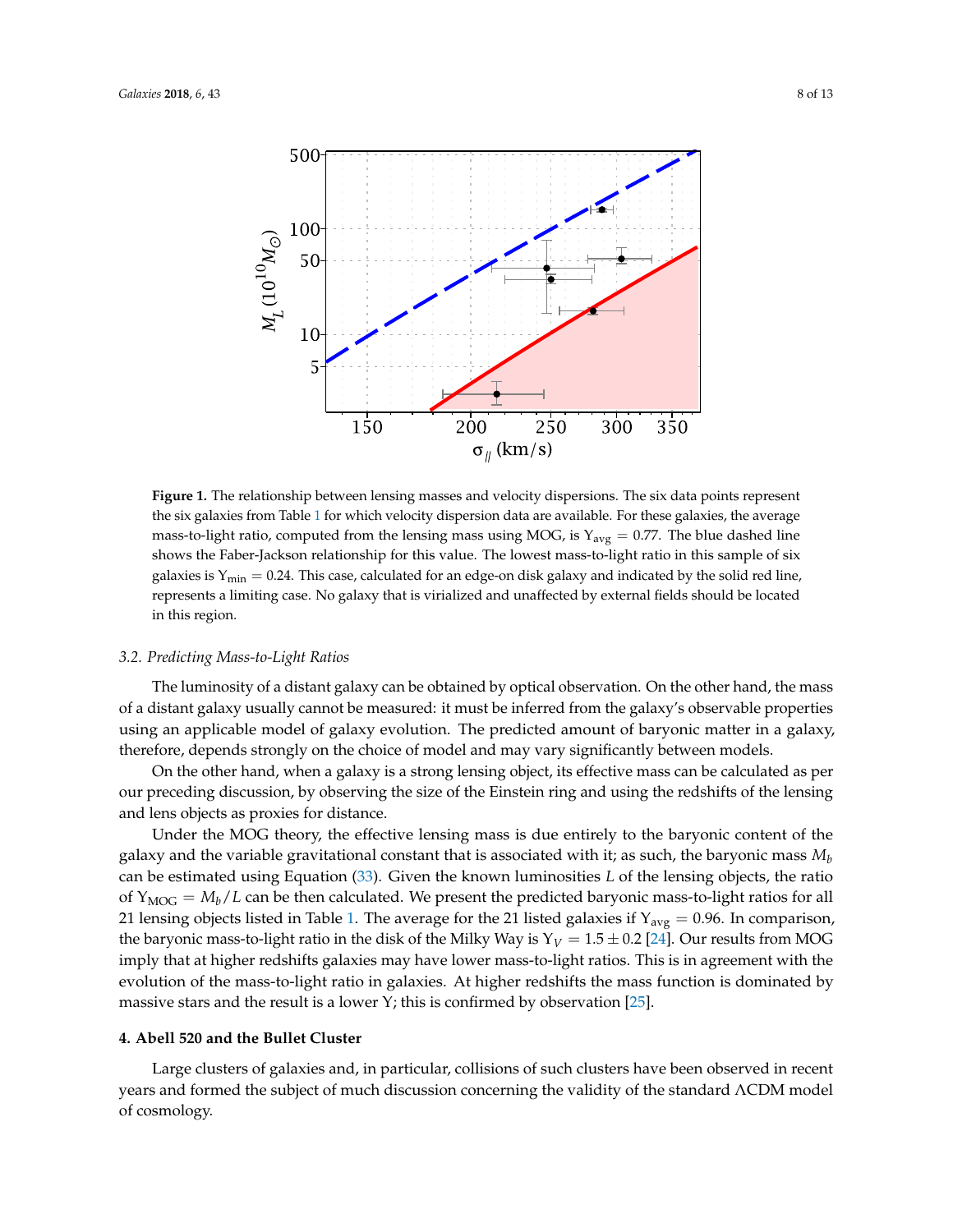of the colliding clusters, their path modified only by gravitational interactions. When background objects are viewed through colliding clusters, significant weak lensing should be observable. The lensing is proportional to the gas mass at the locus of the collision. Lensing proportional to the combined stellar and CDM mass (a sum that is dominated by the CDM mass) will be seen at the locus of the visible galaxies.

In particular, the case of the Bullet Cluster 1E0657-558 has been viewed by many as a strong indication in favor of the CDM scenario, since the visual brightness of the post-collision galaxies, combined with any sensible mass-to-light ratios, do not even come close to yielding the mass that would be necessary to produce the observed lensing. In contrast, the colliding clusters Abell 520 indicate weak lensing that, under the standard CDM scenario, can only be explained if significant quantities of CDM were present in the object's core. This is at odds with the standard assumption that the CDM medium is truly collisionless, interacting only gravitationally. Cold dark matter, like stars, would have continued without collisions and would be located where galaxies are currently visible. In actuality, no visible galaxies are observed near the core of Abell 520 [\[3\]](#page-11-2).

#### *4.1. Applying MOG to Colliding Clusters*

As we have seen in the previous sections, much of the phenomenology of the MOG theory is captured by the concept of an effective lensing mass, as given by Equation [\(32\)](#page-5-2). The lensing mass *M*<sup>L</sup> determines both the bending of light and low-velocity, weak field dynamics far from a source (nearer the source, the repulsive vector force of the theory must also be taken into account). The value of *α*, given by Equation [\(18\)](#page-3-5), ranges from near zero for small objects (e.g., a single star) all the way up to ∼19 for very large, compact gravitational sources.

This phenomenology has been developed for single, isolated, point-like sources of gravity, and cannot be applied trivially to extended distributions of matter, as the MOG theory is inherently nonlinear. Nonetheless, we expect this phenomenology to remain valid, at least approximately and as an upper limit for *α*, for extended objects such as large clusters of galaxies.

Assuming the validity of the MOG theory, the value of *α* can be estimated from observation. Consider an object with known dynamical (lensing) mass *M<sup>L</sup>* and luminosity *L*. Assuming a stellar mass-to-light ratio  $Y_{\star}$  (which may be determined using standard galaxy evolution models) yields an estimated stellar mass  $M_{\star} = Y_{\star}L$ . The amount of gas present is characterized by the gas fraction,  $f_g$ , which relates the lensing mass to the mass of gas *M<sup>g</sup>* deduced from direct observation, and is defined as

$$
f_g = \frac{M_g}{M_L}.\tag{35}
$$

Together, the gas and stellar mass yield the baryonic (non-exotic) mass:

$$
M_b = M_g + M_\star = f_g M_L + Y_\star L. \tag{36}
$$

In the MOG theory, the effective mass is  $(1 + \alpha)$  times the baryonic mass (stars and gas) with no exotic dark matter present. This allows us to determine *α* as

$$
\alpha = \frac{M_L}{M_b} - 1. \tag{37}
$$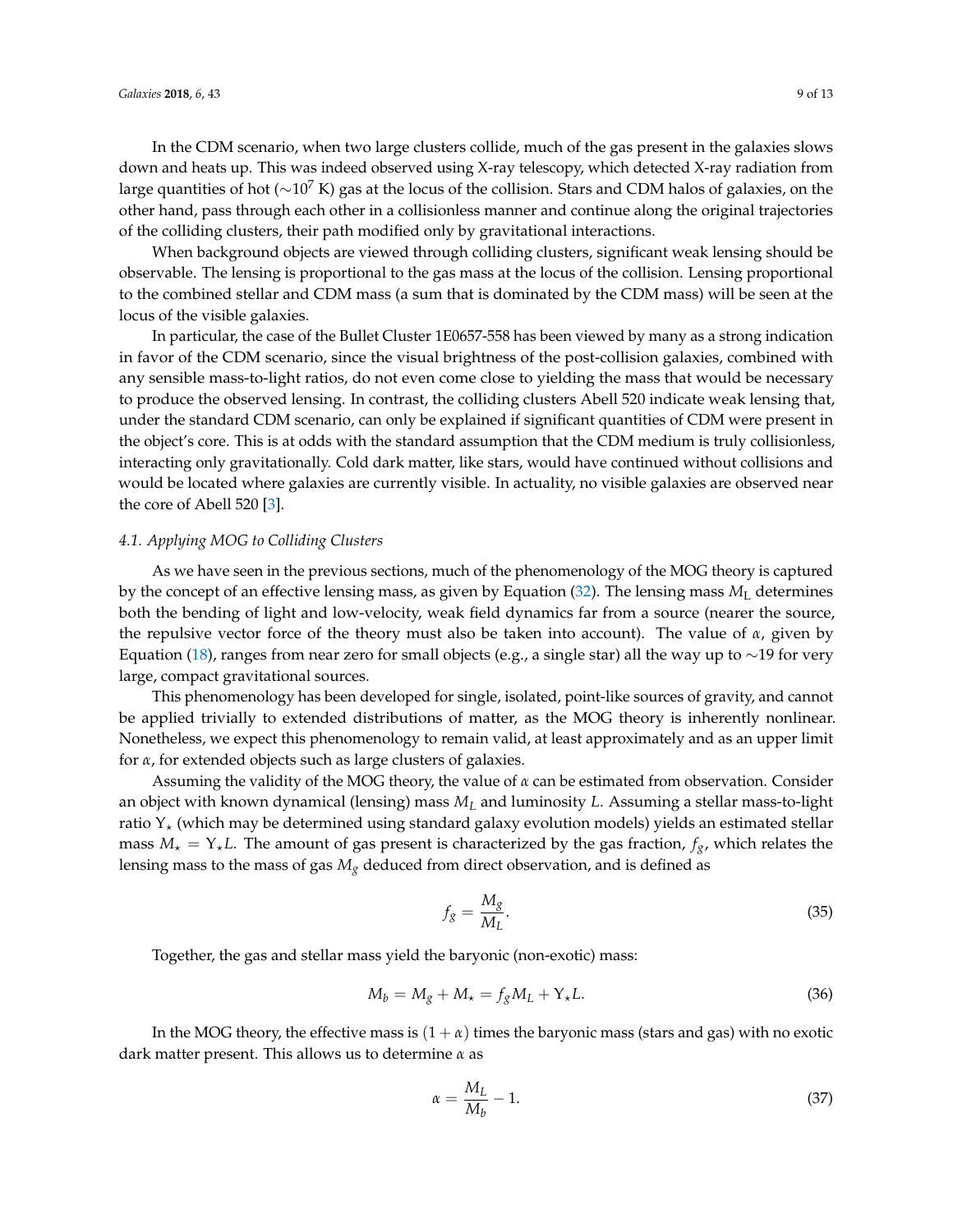This determination of *α* can be contrasted with the values of *α* that we can calculate directly from either the lensing mass  $M_L$  or the baryonic mass  $M_b$  using Equations [\(32\)](#page-5-2) and [\(33\)](#page-5-1).

The Bullet Cluster 1E0657-558 has been studied in detail from the MOG perspective: it has been shown [\[9\]](#page-12-1) that the weak lensing map associated with this cluster is consistent with the MOG prediction in the absence of exotic dark matter. In the following, we review the case of the Bullet Cluster and also apply our reasoning to the case of Abell 520.

#### *4.2. The Bullet Cluster 1E0657-558*

The Bullet Cluster has been studied extensively by [\[26\]](#page-12-18) and others. In particular, they determined the dynamical mass of the two visible cluster components ("main cluster" and "subcluster") from weak lensing and compared these to the visual magnitudes of these components.

In the *B*-band, the mass-to-light ratio for the main cluster was found to be in the range 275–314 for the main cluster and 271–297 for the subcluster, depending on the choice of observational methodology [\[2\]](#page-11-1). In combination with the lensing masses and gas fractions estimated by [\[26\]](#page-12-18), these values allow us to estimate the MOG *α* parameter, as shown in Table [2.](#page-9-0) For the purposes of this estimate, we used a stellar mass-to-light ratio of  $Y_* = 1$ ; however, the final value is not particularly sensitive to  $Y_*$  due to the relative smallness of the stellar component in the overall mass.

We can compare these estimates of *α* with the values of *α* obtained from the lensing masses. For the main cluster, subcluster, and main gas peak, we obtain the values of *α*(*ML*) that are given in Table [2.](#page-9-0)

| Component    | $M_L$<br>$10^{13} M_{\odot}$ | $f_{g}$ | $L_{\star}$<br>10 <sup>11</sup> L <sub>o</sub> | $\alpha$             | $\alpha(M_L)$ |
|--------------|------------------------------|---------|------------------------------------------------|----------------------|---------------|
| Main cluster | 9.5(1.5)                     | 0.09(1) | 3.5                                            | $9.7^{+1.3}_{-1.1}$  | 17.7          |
| Subcluster   | 6.6(1.9)                     | 0.04(1) | 2.1                                            | $22.2^{+7.6}_{-4.8}$ | 17.5          |
| Gas peak     | 10.8(6)                      | 0.19(3) | N/A                                            | $4.3^{+1.0}_{-0.8}$  | 18.6          |

<span id="page-9-0"></span>**Table 2.** Lensing mass, gas fraction, stellar luminosity and the MOG *α* parameter (estimated assuming a stellar mass-to-light ratio of  $Y_{\star} = 1$ ) and the same parameter computed from  $M_L$  for components of the Bullet Cluster. Using data from [\[2\]](#page-11-1) and [\[26\]](#page-12-18) (for the main gas peak).

These idealized values for *α* characterize point sources. As expected, the values of *α* obtained by comparing observational estimates of the lensing mass versus baryonic mass are smaller. We attribute this to the fact that the components of the Bullet Cluster are themselves extended objects spread over several hundred kpc. By comparing the ideal values of *α* to the values obtained from observation, we find that they come closest for the subcluster. This is consistent with the visual observation that the subcluster is smaller, more compact than its main counterpart. Similarly, the fact that the value of *α* obtained from observation is smallest for the gas peak is indicative of the fact that the gas peak corresponds to a relatively diffuse cloud of gas, not compact galaxies of stars.

## *4.3. Applying MOG to Abell 520*

We now turn our attention to the colliding clusters Abell 520. Weak lensing by the Abell 520 cluster was recently explored using data from the Wide Field Planetary Camera of the Hubble Space Telescope [\[3\]](#page-11-2). The authors conclude that this cluster has a dark core that coincides with the peak X-ray luminosity (see Figure [2\)](#page-10-0) and that there are no visible galaxies in this central core.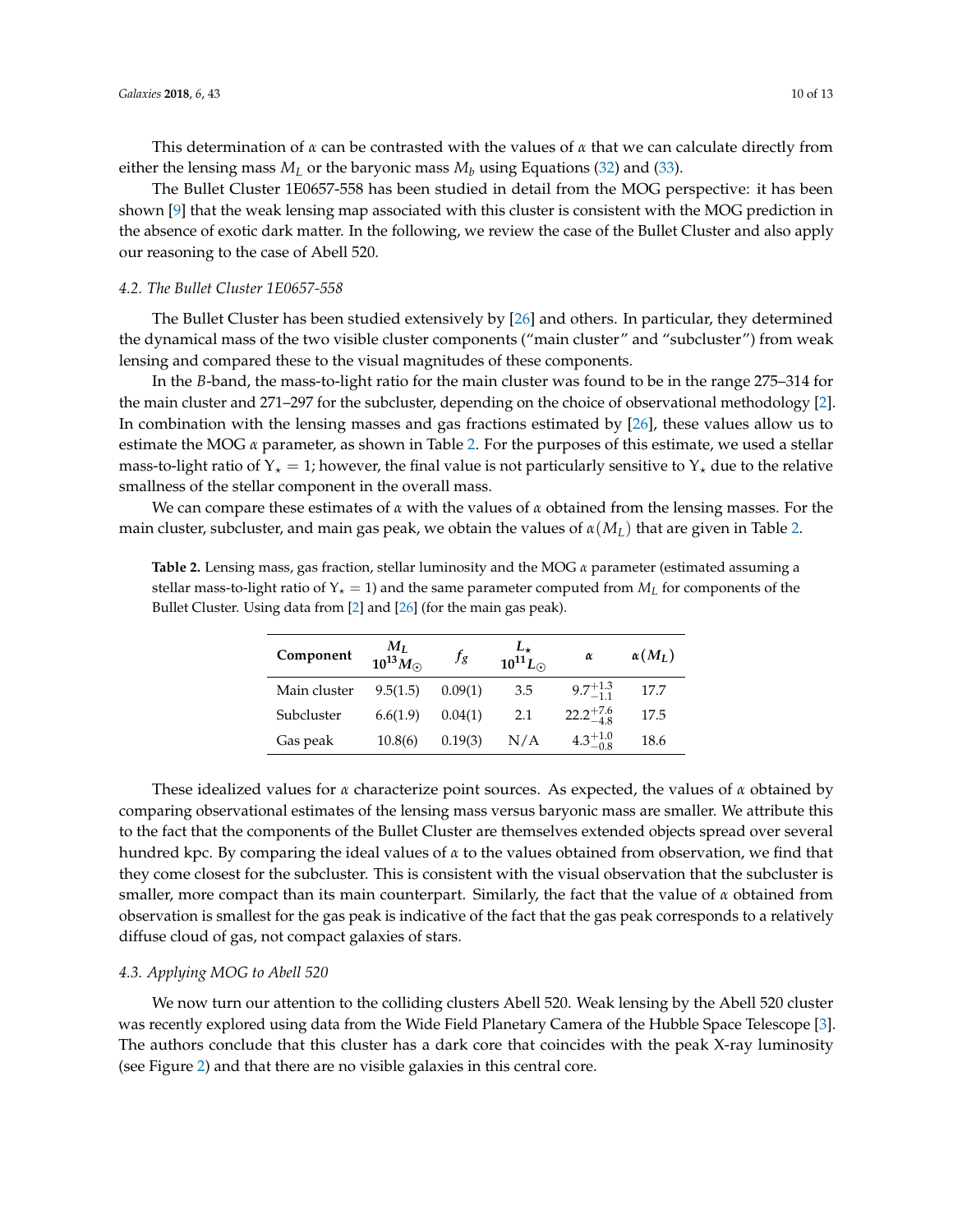This cluster has a main structure labeled P3 and substructures labeled P1, P2, P4, P5 and P6. Visible matter in the central main substructure is mainly gas while the other substructures have a mixture of gas and galaxies.

Using the parameters of the lensing cluster as the projected mass, luminosity of galaxies in B-band, mass to light ratio and the fraction of gas in each subcluster, we can find the MOG *α* parameter for each of the substructures (see Table [3\)](#page-10-1).

<span id="page-10-0"></span>

**Figure 2.** The Abell 520 cluster with distribution of galaxies, gas and contours from weak lensing [\[3\]](#page-11-2).

| Component      | $M_I$<br>$(10^{13} M_{\odot})$ | $f_{g}$   | $L_R$<br>$(10^{11}L_{\odot})$ | $\alpha$ | $\alpha(M_L)$ |
|----------------|--------------------------------|-----------|-------------------------------|----------|---------------|
| P1             | 2.63(48)                       | <0.06     | 1.54                          | >13.8    | 18.2          |
| P <sub>2</sub> | 3.83(42)                       | ${<}0.08$ | 3.58                          | >9.7     | 18.3          |
| P <sub>3</sub> | 4.00(38)                       | < 0.14    | 0.68                          | > 6.0    | 18.4          |
| P <sub>4</sub> | 3.64(45)                       | ${<}0.08$ | 2.95                          | >9.9     | 18.3          |
| P <sub>5</sub> | 3.02(40)                       | ${<}0.05$ | 2.12                          | >15.5    | 18.3          |
| P6             | 3.33(40)                       | <0.06     | 1.23                          | >14.3    | 18.3          |

<span id="page-10-1"></span>**Table 3.** Lensing mass, gas fraction, stellar luminosity and the MOG *α* parameter (estimated assuming a stellar mass-to-light ratio of 1) and the same parameter computed from *M<sup>L</sup>* for components of Abell 520 [\[3\]](#page-11-2). Note that P3 corresponds to the "dark core".

As in the case of the Bullet Cluster, we find that the values of *α* estimated this way are below the values estimated from the lensing mass alone, treating the substructures as point sources. This is just as expected: for extended objects like these substructures, the point source estimate should serve as an upper limit.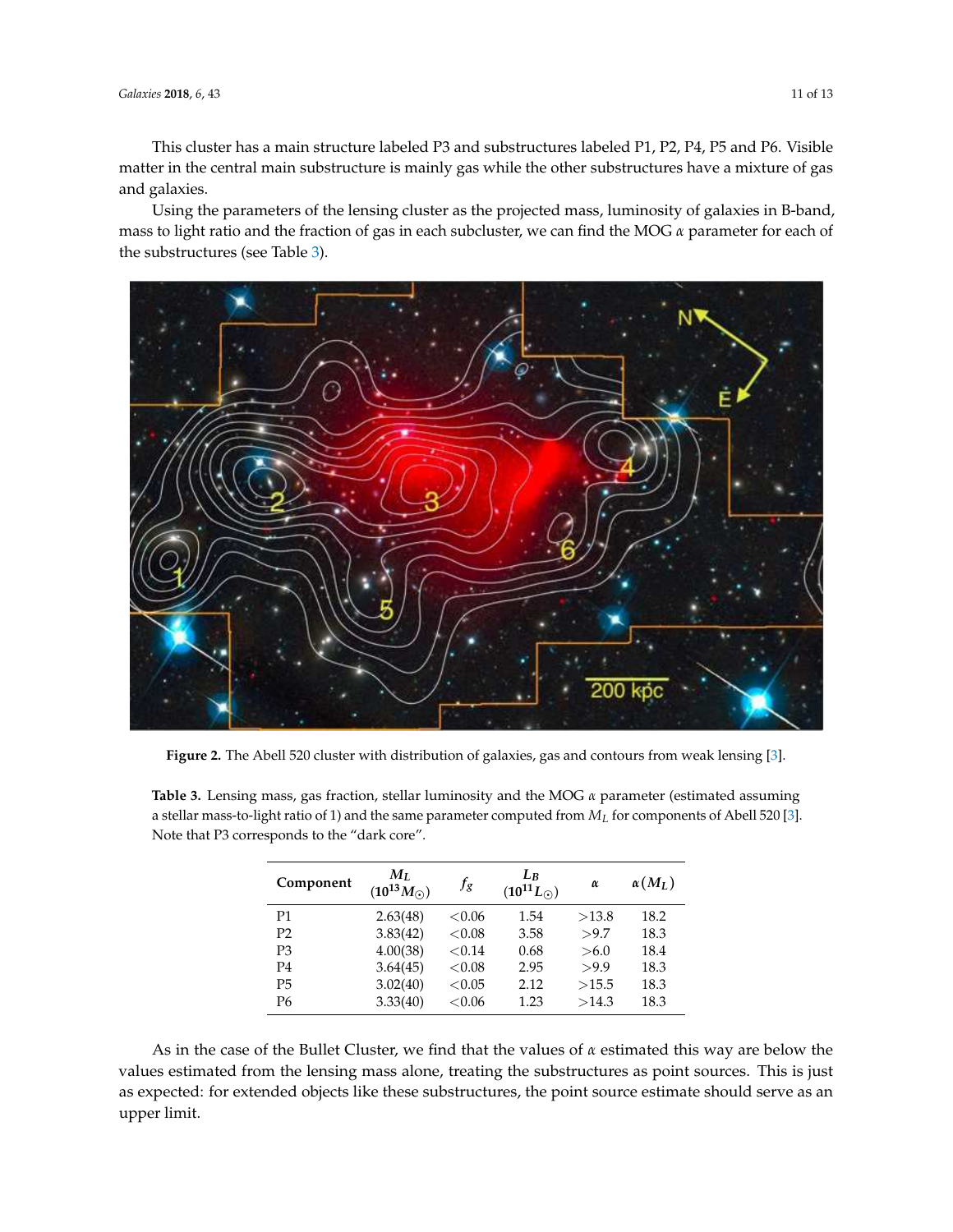Furthermore, just as we would expect, the values of *α* computed from observation are lower for substructures that have a higher gas content. This coincides with our interpretation that gas structures are diffuse and extended, whereas galaxies are more compact.

#### <span id="page-11-7"></span>**5. Conclusions and Outlook**

In this paper, we studied the predictions of the MOG modified theory of gravity as applied to weak and strong gravitational lensing.

For strong lensing objects, MOG can be used to predict a relationship between velocity dispersions and lensing masses. This is indeed the same derivation that allows us to use MOG to derive the Tully-Fisher relationship. We found that given the small number of lensing objects for which reliable velocity dispersion data are available in the literature, all are consistent with the predictions and constraints of the MOG theory.

We also applied MOG to the case of the merging clusters 1E0657-558 (the Bullet Cluster) and Abell 520. For the former, a detailed study was conducted in the past [\[9\]](#page-12-1), showing excellent agreement between weak lensing observations and the MOG prediction. Here, we demonstrated why this is so: that the effective lensing masses of specific regions of the Bullet Cluster are consistent with their luminosities and mass-to-light ratios under the MOG theory, in the absence of dark matter. We then applied the same reasoning to the merging clusters Abell 520. Under the standard cold dark matter scenario, weak lensing of this cluster can only be explained by assuming the presence of a dark matter core, which is inconsistent with the collisionless nature of the cold dark matter component and the lack of visible galaxies in this core region. For MOG, no such difficulty exists: as in the case of the Bullet Cluster, the lensing masses and luminosities are consistent with the predictions of the theory.

In these studies, we applied the MOG point source solution to the objects that were examined. This necessarily introduced a degree of uncertainty in the predictions: due to the inherently nonlinear nature of the MOG theory, the point source solution can only be considered as a limiting case when spatially extended, diffuse objects are examined. An alternative is to use a density profile and the generalized MOG Poisson equation, as it was done in [\[9,](#page-12-1)[10\]](#page-12-2). Apart from a difference in the predicted value of *α* (the point-source solution in the current paper yielded a larger value, as expected) both approaches yield consistent results.

**Acknowledgments:** J. W. Moffat thanks the John Templeton Foundation for generous financial support. The research was partially supported by National Research Council of Canada. Research at the Perimeter Institute for Theoretical Physics is supported by the Government of Canada through NSERC and by the Province of Ontario through the Ministry of Research and Innovation (MRI).

**Author Contributions:** The authors contributed equally to this work.

**Conflicts of Interest:** The authors declare no conflict of interest.

#### **References**

- <span id="page-11-0"></span>1. Dyson, F.W.; Eddington, A.S.; Davidson, C. A Determination of the Deflection of Light by the Sun's Gravitational Field, from Observations Made at the Total Eclipse of May 29, 1919. *Phil. Trans. R. Soc. London Ser. A* **1920**, *220*, 291–333.
- <span id="page-11-1"></span>2. Clowe, D.; Gonzalez, A.; Markevitch, M. Weak-Lensing Mass Reconstruction of the Interacting Cluster 1E 0657-558: Direct Evidence for the Existence of Dark Matter. *Astrophys. J.* **2004**, *604*, 596–603.
- <span id="page-11-2"></span>3. Jee, M.J.; Mahdavi, A.; Hoekstra, H.; Babul, A.; Dalcanton, J.J.; Carroll, P.; Capak, P. A Study of the Dark Core in A520 with Hubble Space Telescope: The Mystery Deepens. *Astrophys. J.* **2012**, *747*, 96.
- <span id="page-11-4"></span><span id="page-11-3"></span>4. Mahdavi, A.; Hoekstra, H.; Babul, A.; Balam, D.D.; Capak, P.L. A Dark Core in Abell 520. *Astrophys. J.* **2007**, *668*, 806.
- <span id="page-11-5"></span>5. Moffat, J.W. Scalar-tensor-vector gravity theory. *J. Cosmol. Astropart. Phys.* **2006**, *2006*, 004.
- 6. Moffat, J.W.; Toth, V.T. Fundamental parameter-free solutions in modified gravity. *Class. Quant. Grav.* **2009**, *26*, 085002.
- <span id="page-11-6"></span>7. Brownstein, J.R. Modified Gravity and the Phantom of Dark Matter. *arXiv* **2009**, arXiv:0908.0040.